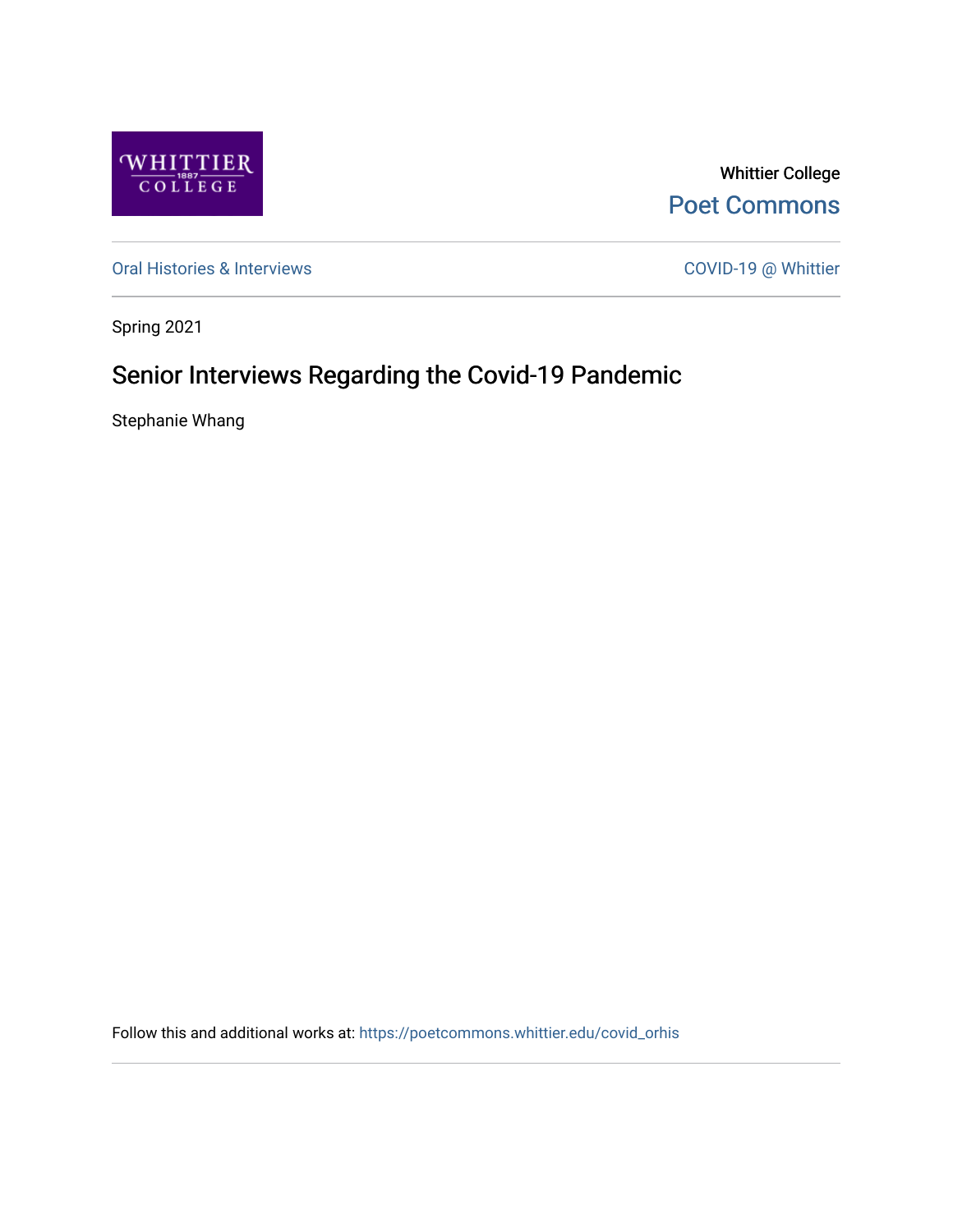## Interview Response of Amelia Gregorio, Senior

1. What was your initial reaction to the college's plans to have remote classes for two weeks following Spring Break?

It's so hard for me to remember my initial feelings about the 2 week break from school because everything seemed to snowball after that. Within a matter of days it went from two weeks to "you need to leave campus". I think it first hit me how serious things were getting was when my water polo season was cancelled. From then on I knew it wasn't going to be just two weeks, but obviously I had no idea it would last over a year either!'

2. How did having classes completely online impact your plans for your senior year? How did COVID-19 impact your plans for after graduating?

I tried to not let having classes online alter my plans for senior year too much, but it inevitably has. I still live in Whittier in an apartment and some of my friends, which has been immensely helpful for my mental health. However, athletics were cancelled again this year, which means that I was unable to have a senior season. This has been really hard for me, because it was such a large part of my time here at Whittier. One of the most significant changes has been the online format, which has definitely impacted the education that I've been receiving this past year. In terms of post-graduation, I've again tried to continue to make plans in spite of Covid. I am currently planning on working for a non-profit in Seattle, which was not something I would have expected to be doing last year! However, since Covid has impacted the job market I've become much more open minded in terms of opportunities.

3. What positive experiences have you gotten out of online schooling, if any?

The only positive experience that I've gotten from online schooling is the flexibility that it gives my schedule. I'm able to do more things that I like which has been really nice, but other than that, I'm not a fan of being online!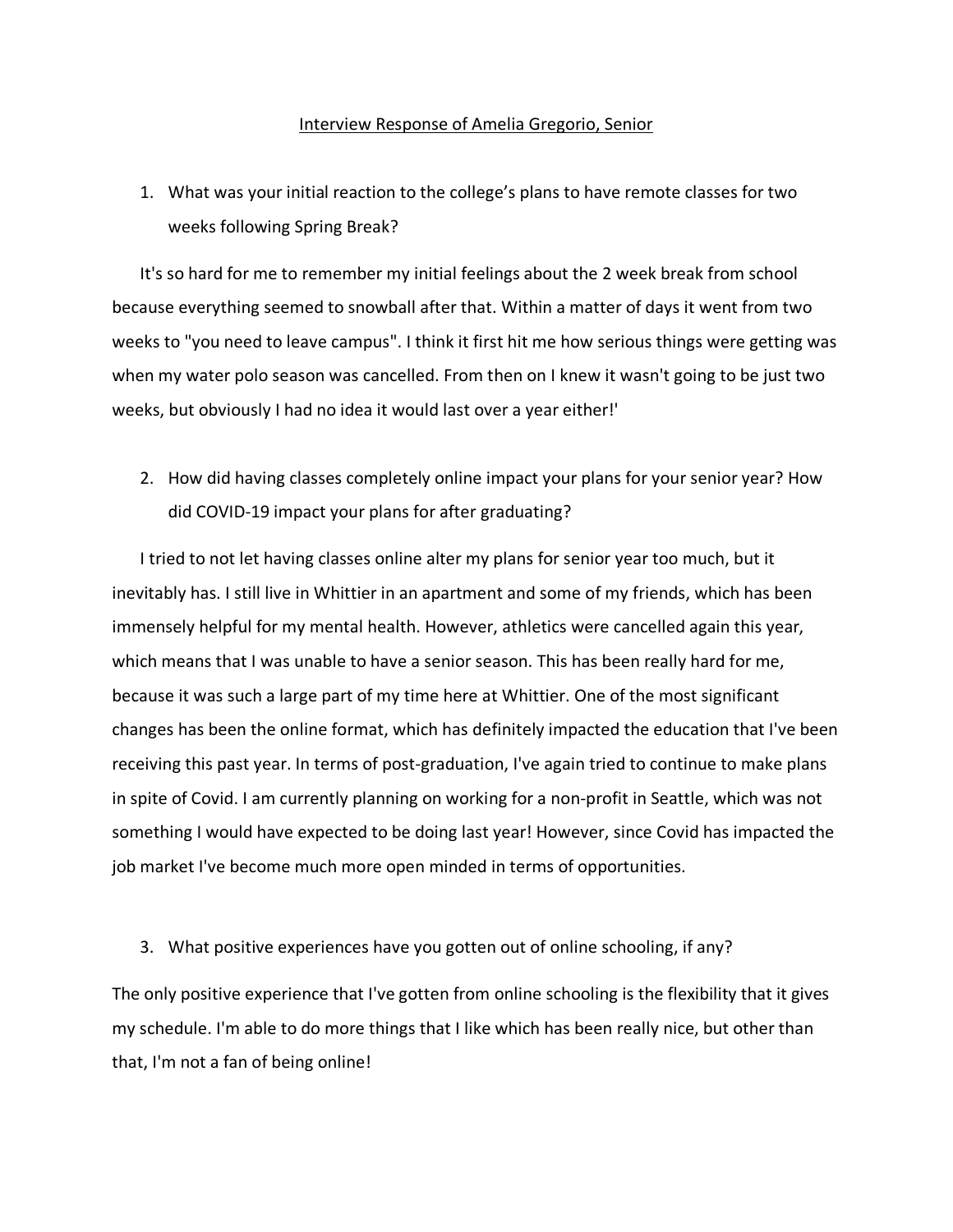4. How do you think remote learning for your senior classes changed your performance, enjoyment, and engagement with your studies?

While online learning hasn't really impacted by performance academically, it has definitely impacted my engagement and enjoyment in some courses. I think some professors have adapted very well to the online platform, which has made class as engaging and enjoyable as it can be, however others have struggled in successfully transferring their in-person curricula to an online one. I have been very pleasantly surprised at how much I still enjoyed many of my classes, and that has made it much easier to be able to log on everyday and stare at a screen!

5. Any supplemental information that you would like to share, or that you think is important to the recording of your experience.

While professors have genuinely been trying their best during the pandemic, I found that I was extremely disappointed in the way the administration handled communicating with students. From October until March seniors had no update on any possible plans for graduation, until the announcement that it would be fully online was placed at the end of an email regarding next year's plans. This made me feel as though the school was simply moving onto Fall 2021, without adequately addressing how much students gave up this past year and without celebrating the achievements of the seniors. I am very happy that students pushed back and urged the school to progress with the new L.A. County guidelines so that a small, safe ceremony can occur in May.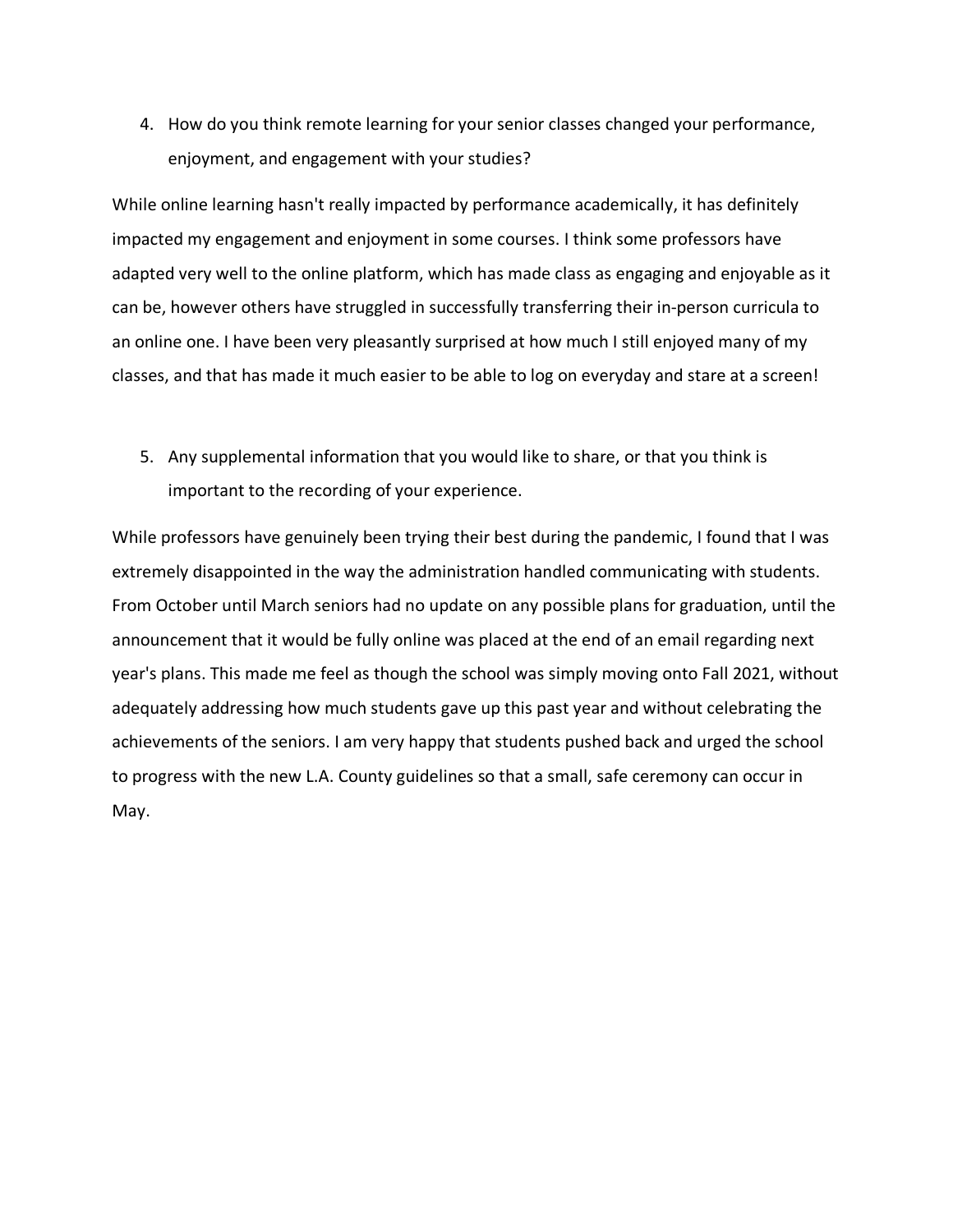## Interview Response of Gage Proctor, Senior

1. What was your initial reaction to the college's plans to have remote classes for two weeks following Spring Break?

Initially, I was a little excited because it felt like we got a three-week Spring Break, you know? But after I started thinking about what a remote class would look like, I got a bit concerned since some of my professors at the time didn't have the best reputation with technology in class. That's not to mention I was unsure where I'd even be after Spring Break and if it would have adequate WiFi access. Other than that, I think I was pretty optimistic, too. I mean, hindsight is 20/20 and all so back then I really did think we'd just be back on campus after those two weeks with, like, mask requirements for classes and all.

2. How did having classes completely online impact your plans for your senior year? How did COVID-19 impact your plans for after graduating?

I was so ready to set up my dorm exactly right for senior year lmao. Like, I had finally figured out over three years the perfect set-up to get good vibes and all that so, not gonna lie, I felt kind of disappointed haha. I guess senior year felt a little unfulfilling. Since I didn't know I wouldn't be going back to campus, I didn't really do all the stuff I wanted. I mean, it's hard to go from having all that freedom to doing classes at home. I was planning to hang out with friends, maybe go to a party, spend the weekend in Uptown. I had routines that I had to drop, which left me feeling pretty weird.

Regarding my post-graduation plans, though, nothing has really changed. I already planned to come back home after I graduated so already being here is kind of nice. Granted, I'll have to get all my stuff from a friend's place in California but still. Where I am right now (in my room, sitting on the floor, typing on the little coffee table I use as a desk) is where I would've been for those first 6 months or so after graduation so you could say I'm already ahead of the game.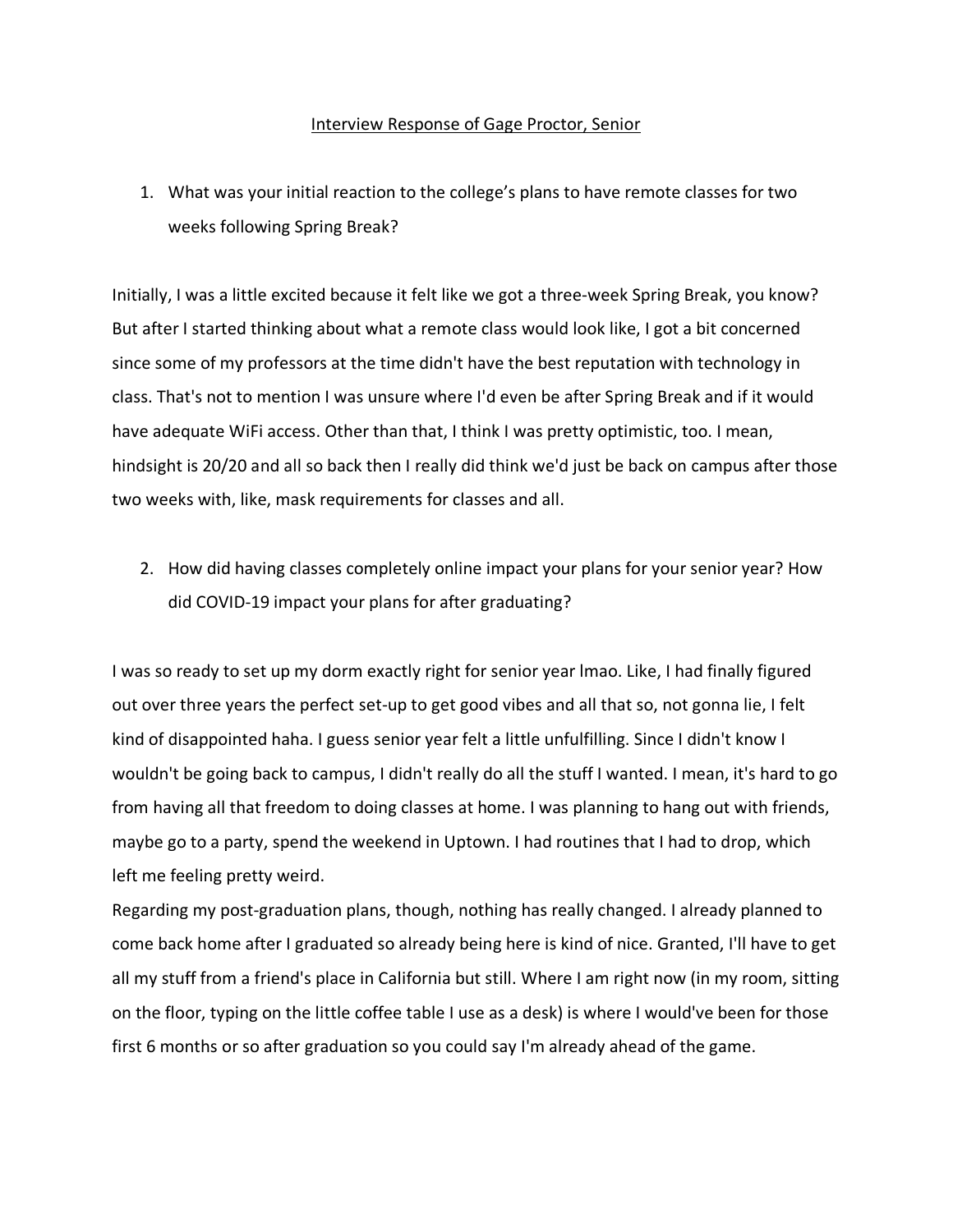3. What positive experiences have you gotten out of online schooling, if any?

This is gonna sound wild but I've actually gotten more confident in my appearance lmao. I mean, I have to stare at my little Zoom square every single day, you know? Eventually, you stop seeing the things you dislike and start noticing the stuff that's pretty cute. I wrote a whole essay about this, too, actually; how Zoom is like the pool of water for the modern-day Narcissus and how that isn't a bad thing because we should all be loving ourselves a little more than we already do.

4. How do you think remote learning for your senior classes changed your performance, enjoyment, and engagement with your studies?

I don't think much changed for me performance-wise. I mean, I've always done my work in my room so that's stayed the same and the quality of my work hasn't really gone down. Enjoyment, hmm, part of what made some of my classes fun was physically being there and looking forward to getting coffee from the Spot afterward and mentally making plans on which friend to message for lunch so it's gone down in that sense. I think engagement has been changed the most. I kind of hate how Zoom allows you to turn off the camera and how everyone in some of my classes would do that. Makes it super awkward for me because then I feel bad for the professor having to talk to The Void so I always keep my camera on but that also means I'm the most noticeable one which means I'm called on more. So, like, more engagement with professors and less with students is the short story there.

5. Please provide any supplemental information that you would like to share, or that you think is important to the recording of your experience. This can be personal or academic.

As much as I would have preferred to be on campus for my senior year, I don't think I'd go back and change anything. I mean, I got to spend more time with my family in the first month of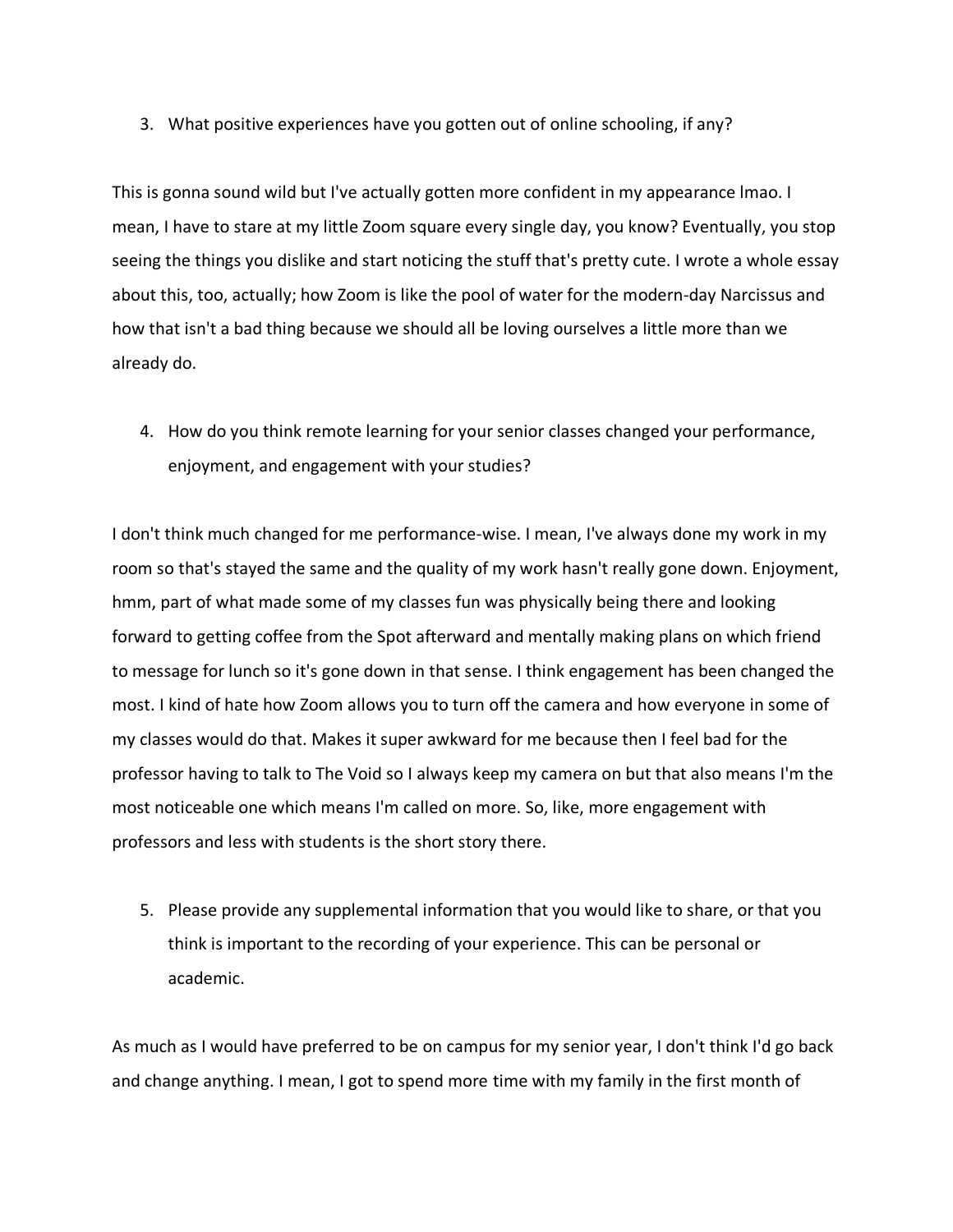being home than I did my entire junior year. I didn't overly miss them while I was at college but I was missing a lot. My sister furting grew like three inches, my dad finally figured out how to not kill a garden, my relationship with my mom is definitely better now than it was before. We communicate easier after a few past arguments and I don't think that would've happened if I hadn't been home. As shitty and stress-inducing as the year was, it gave me the opportunity to actually spend time with my family and learn who they'd become in the three years I was at college. Also, I get to see my girlfriend more often now than if I were at college. She's in Louisianna and it's a lot easier to get there from Texas than California. She's amazing, wonderful, stunning, I love her. Back to the point, though, I got a huge silver lining from spending my senior year at home and that's something I'm truly grateful for.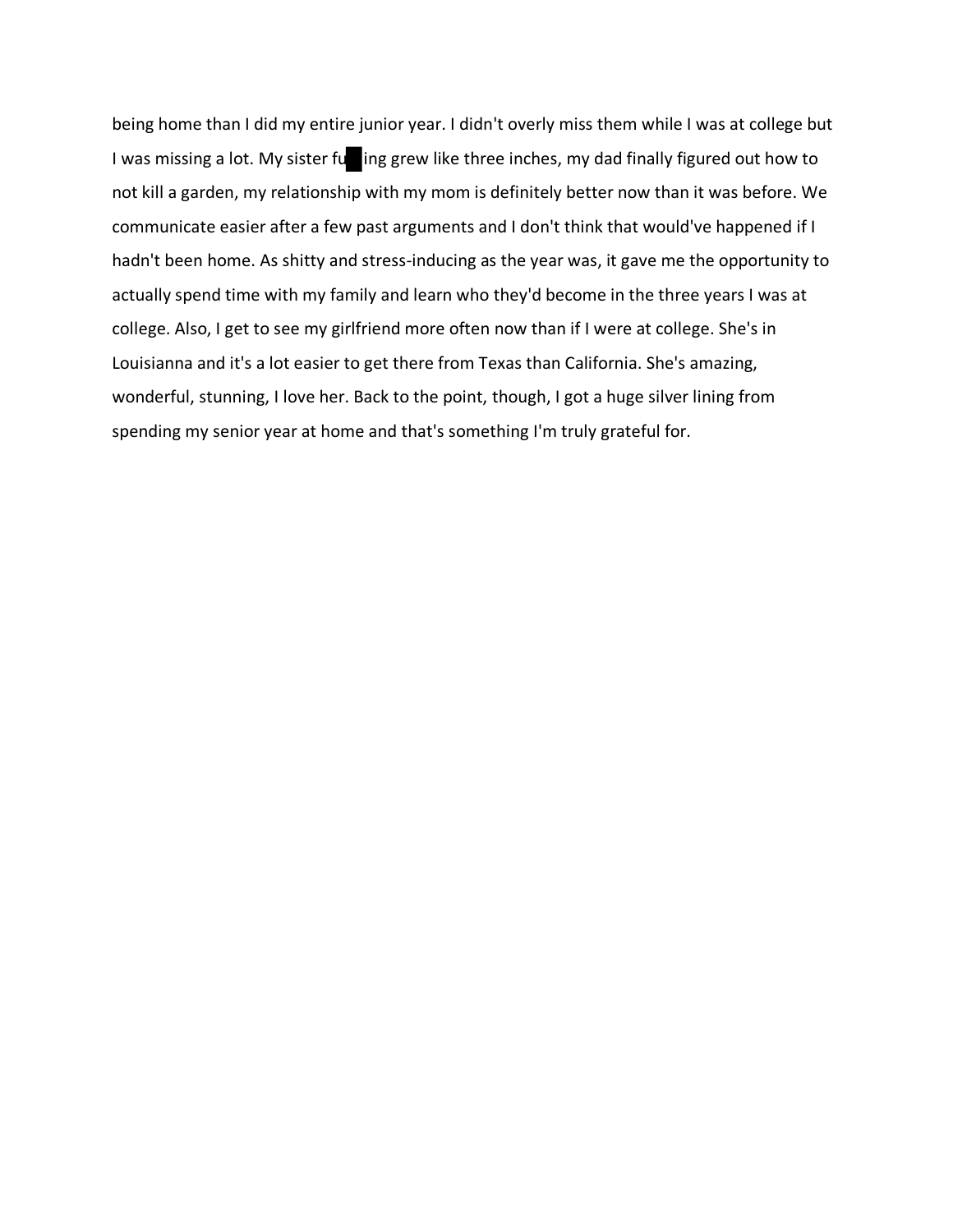## Interview Response of Hakim Williams, Senior

1. What was your initial reaction to the college's plans to have remote classes for two weeks following Spring Break?

To be honest I knew it was going to happen but I thought after two weeks we would've came back to campus but eventually they decided not to.

2. How did having classes completely online impact your plans for your senior year? How did COVID-19 impact your plans for after graduating?

Having online classes had an impact on me big time because the plans I had for myself academically but things ended up getting pushed back. Then with COVID the plan for me was to continue to play football after graduation but things got pushed back and I eventually gave all my worries up to God.

3. What positive experiences have you gotten out of online schooling, if any?

Some of the positive things I gotten was being able to build up a relationship with God and how with him in my life I've been able to appreciate things for what they are and not complain about the little not the big things in life.

4. How do you think remote learning for your senior classes changed your performance, enjoyment, and engagement with your studies?

It definitely changed the experience because we didn't get to do activities like previous years before Covid. Then when it came to classes it's awkward because we don't really get that person to person interaction so it's definitely awkward.

5. Please provide any supplemental information that you would like to share, or that you think is important to the recording of your experience. This can be personal or academic.